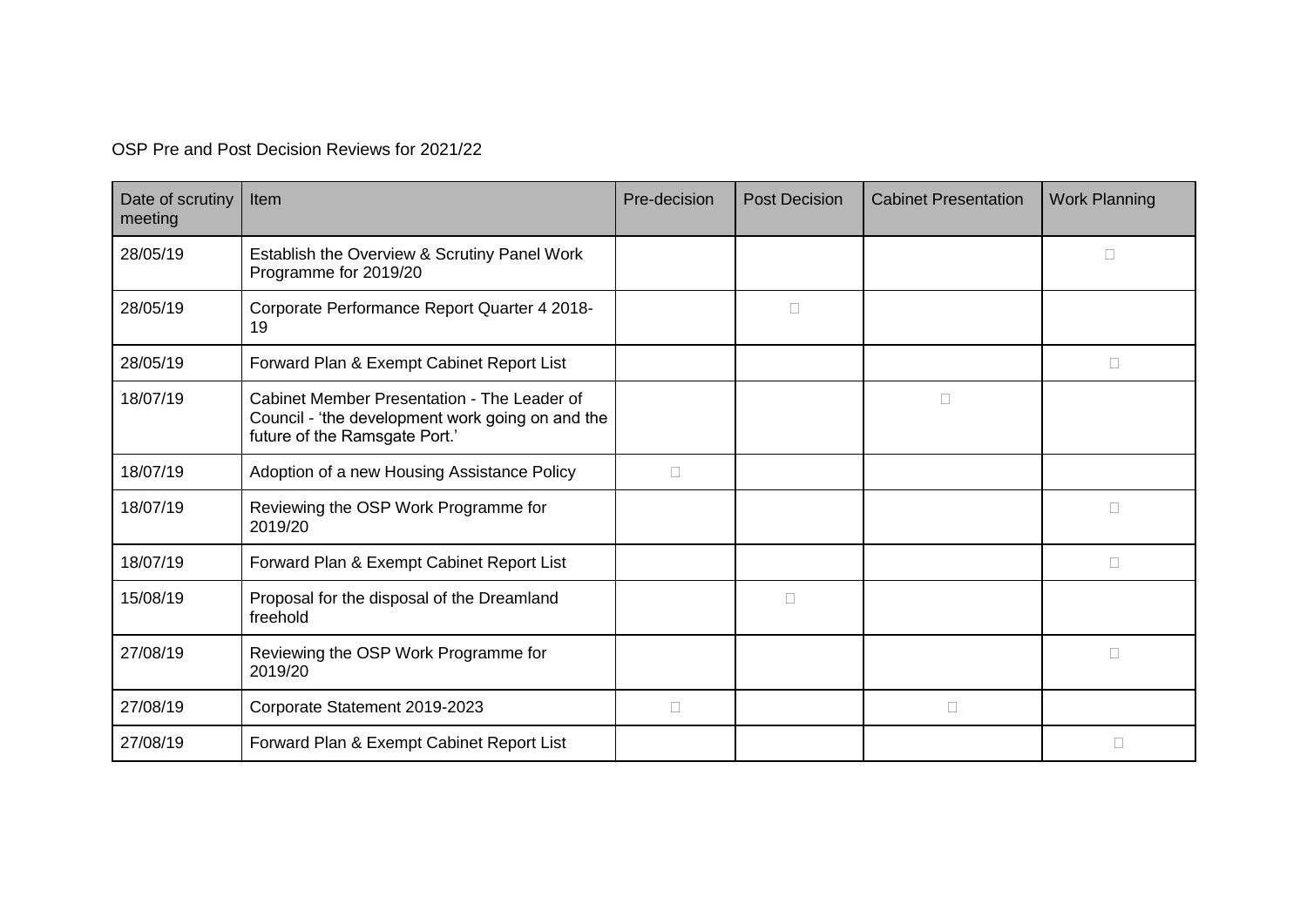| 01/10/19 | East Kent Housing Q1 Performance Report for<br>2019/20                                                                  |        | П      |        |        |
|----------|-------------------------------------------------------------------------------------------------------------------------|--------|--------|--------|--------|
| 01/10/19 | TDC Corporate Performance Report for Q1<br>2019/20                                                                      |        | $\Box$ |        |        |
| 01/10/19 | Call-in of Individual Cabinet Member decision-<br>Port and Harbour Projects - Variation to<br>2019/20 Capital Programme |        | $\Box$ |        |        |
| 22/10/19 | <b>Cabinet Member Presentation - Fees &amp; Charges</b><br>Proposals for 2020/21                                        | $\Box$ |        | $\Box$ |        |
| 22/10/19 | <b>Crime Stats for Thanet</b>                                                                                           |        | $\Box$ |        |        |
| 22/10/19 | Reviewing the OSP Work Programme for<br>2019/20                                                                         |        |        |        | $\Box$ |
| 22/10/19 | Forward Plan & Exempt Cabinet Report List                                                                               |        |        |        | $\Box$ |
| 19/11/19 | Draft Housing Strategy 2020-2025                                                                                        | П      |        |        |        |
| 19/11/19 | EKH Quarterly Performance Report Q2 2019/20                                                                             |        | $\Box$ |        |        |
| 19/11/19 | Corporate Performance Report Quarter 2 2019-<br>20                                                                      |        | П      |        |        |
| 19/11/19 | Review of Unauthorised Traveller Encampment<br>in Thanet - Report back by the Traveller Review<br>Group                 | $\Box$ |        |        |        |
| 19/11/19 | Review the Overview and Scrutiny Panel Work<br>Programme for 2019/20                                                    |        |        |        | $\Box$ |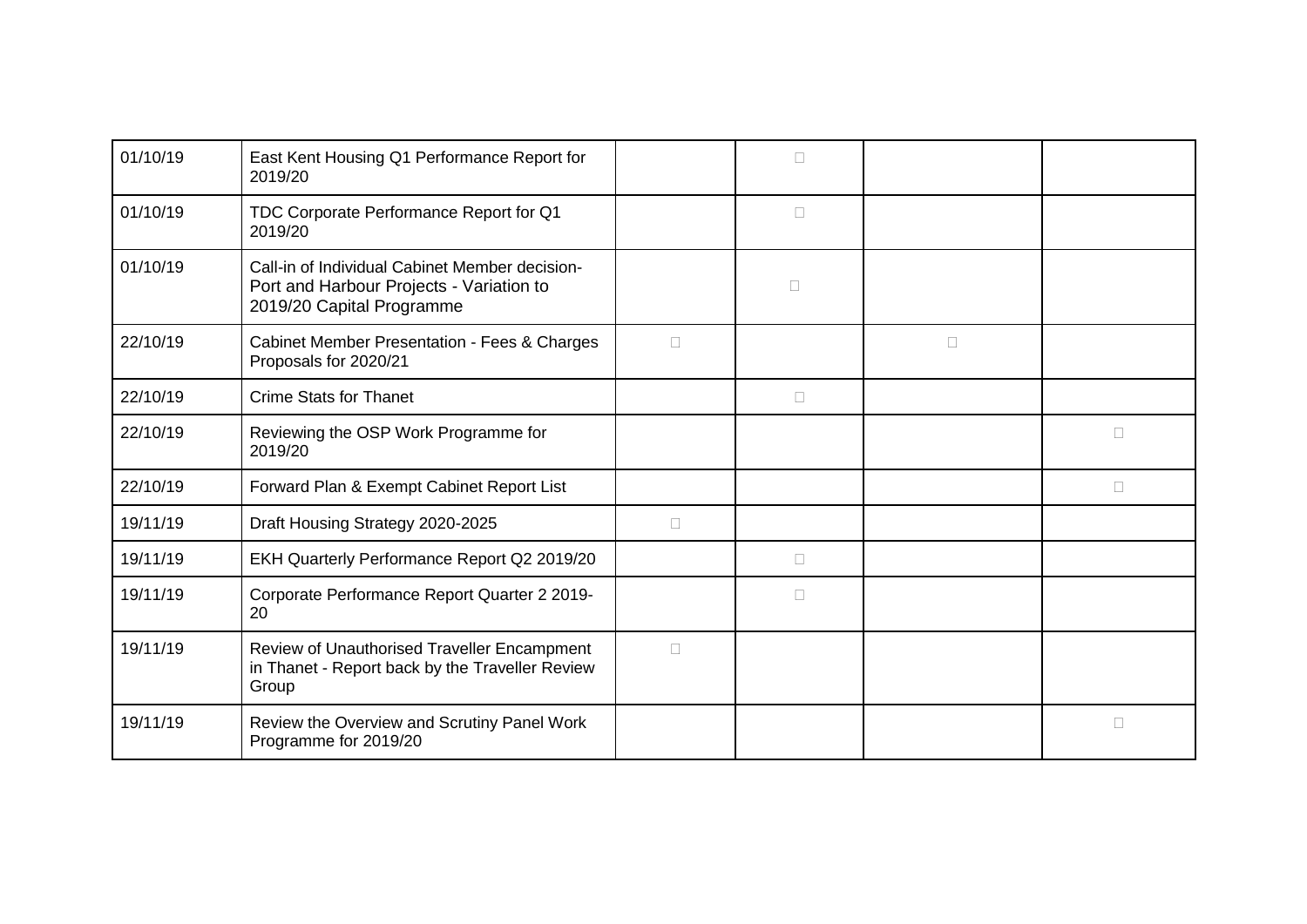| 19/11/19 | Forward Plan & Exempt Cabinet Report List                                                             |        |        |        | П      |
|----------|-------------------------------------------------------------------------------------------------------|--------|--------|--------|--------|
| 21/01/20 | Medium Term Financial Strategy (MTFS) 2020-<br>24                                                     | $\Box$ |        |        |        |
| 21/01/20 | 2020-21 Budget Setting                                                                                | $\Box$ |        |        |        |
| 21/01/20 | Review the Overview and Scrutiny Panel Work<br>Programme for 2019/20                                  |        |        |        | П      |
| 21/01/20 | Forward Plan & Exempt Cabinet Report List                                                             |        |        |        | П      |
| 20/02/20 | Cabinet Member Presentation - The Future of<br>Council Housing Stock Management - An Update<br>Report |        | $\Box$ | $\Box$ |        |
| 20/02/20 | East Kent Housing Performance Report Q3<br>2019/20                                                    |        | $\Box$ |        |        |
| 20/02/20 | Corporate Performance Report Quarter 3 2019-<br>20                                                    |        | П      |        |        |
| 20/02/20 | Review the Overview and Scrutiny Panel Work<br>Programme for 2019/20                                  |        |        |        | $\Box$ |
| 20/02/20 | Forward Plan & Exempt Cabinet Report List                                                             |        |        |        | П      |
| 26/05/20 | Thanet Local Plan - Inspectors' Report (Reg<br>25) And Adoption (Reg 26)                              | $\Box$ |        |        |        |
| 26/05/20 | Review the Overview and Scrutiny Panel Work<br>Programme for 2019/20                                  |        |        |        | $\Box$ |
| 26/05/20 | Forward Plan & Exempt Cabinet Report List                                                             |        |        |        | $\Box$ |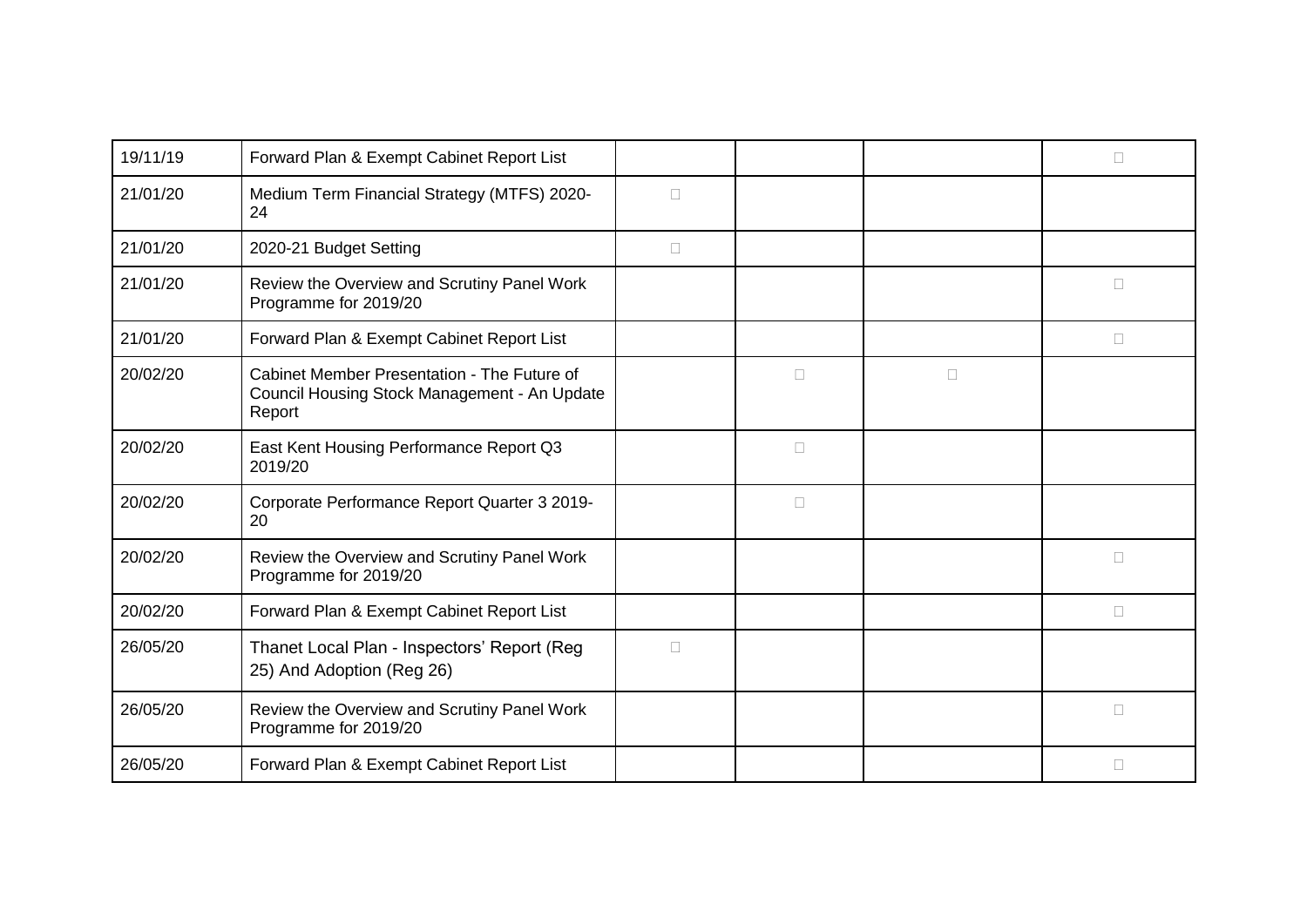| 21/07/20 | <b>Cabinet Member Presentation - Beach</b><br>Management Plan                                    |        | П      |        |        |
|----------|--------------------------------------------------------------------------------------------------|--------|--------|--------|--------|
| 21/07/20 | Procurement of Lift refurbishment Programme<br>and External Repairs and Decorations<br>Programme | $\Box$ |        |        |        |
| 21/07/20 | Criteria for any Review of Street and Building<br>Names and other Monuments                      | $\Box$ |        |        |        |
| 21/07/20 | Call-in of an Individual Cabinet Member Decision<br>- Memorial Plaque in Broadstairs             |        | $\Box$ |        |        |
| 21/07/20 | Review the Overview and Scrutiny Panel Work<br>Programme for 2020/21                             |        |        |        | $\Box$ |
| 21/07/20 | Forward Plan & Exempt Cabinet Report List                                                        |        |        |        | $\Box$ |
| 27/08/20 | Draft Empty Homes Plan 2020-23                                                                   | $\Box$ |        |        |        |
| 27/08/20 | <b>Tenant and Leaseholder Service Transition</b><br>Update                                       |        |        | $\Box$ |        |
| 27/08/20 | Review the Overview and Scrutiny Panel Work<br>Programme for 2020/21                             |        |        |        | П      |
| 27/08/20 | Forward Plan & Exempt Cabinet Report List                                                        |        |        |        | $\Box$ |
| 27/10/20 | The Management of Thanet Beaches during<br>2020 Summer                                           |        | $\Box$ |        |        |
| 27/10/20 | Foy House Update                                                                                 |        |        | $\Box$ |        |
| 27/10/20 | Review the Overview and Scrutiny Panel Work                                                      |        |        |        | $\Box$ |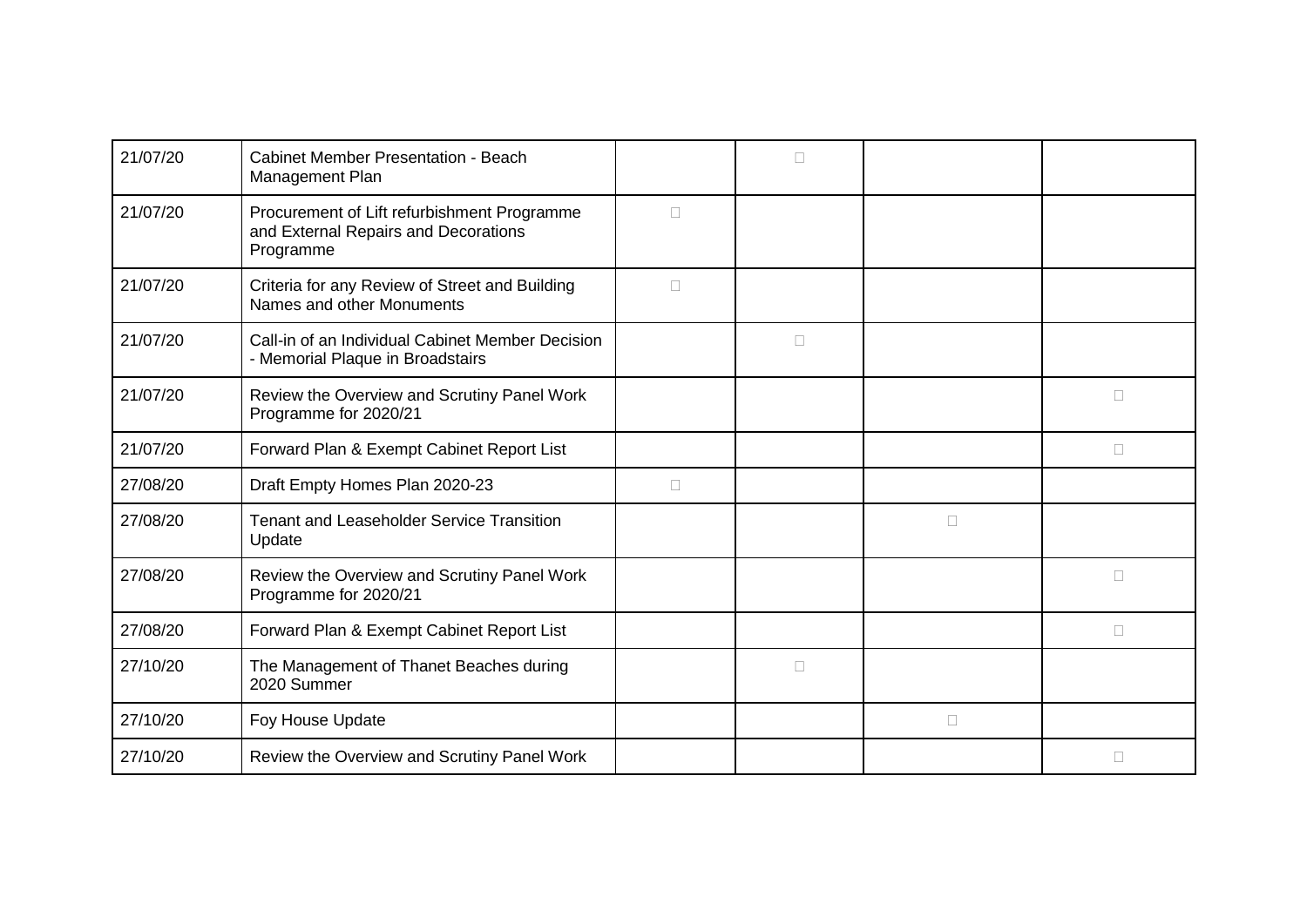|          | Programme for 2020/21                                                                      |        |        |        |        |
|----------|--------------------------------------------------------------------------------------------|--------|--------|--------|--------|
| 27/10/20 | Forward Plan & Exempt Cabinet Report List                                                  |        |        |        | $\Box$ |
| 24/11/20 | Fees and charges 2021-22                                                                   | $\Box$ |        |        |        |
| 24/11/20 | BREXIT - TDC Plans regarding the EU Transition<br>coming to an end                         | $\Box$ |        |        |        |
| 24/11/20 | Review the Overview and Scrutiny Panel Work<br>Programme for 2020/21                       |        |        |        | П      |
| 24/11/20 | Forward Plan & Exempt Cabinet Report List                                                  |        |        |        | $\Box$ |
| 19/01/21 | 2021-22 Budget                                                                             | $\Box$ |        |        |        |
| 19/01/21 | Proposals for new look corporate performance<br>reporting format                           | П      |        |        |        |
| 19/01/21 | <b>Tenant and Leaseholder Services Transition</b><br>Update                                |        | $\Box$ |        |        |
| 19/01/21 | Corporate Performance Report Q1 and Q2<br>2020/21                                          |        | $\Box$ |        |        |
| 19/01/21 | Memorials Working Party Party Update                                                       | $\Box$ |        |        |        |
| 19/01/21 | Review the Overview and Scrutiny Panel Work<br>Programme for 2020/21                       |        |        |        | $\Box$ |
| 19/01/21 | Forward Plan & Exempt Cabinet Report List                                                  |        |        |        | $\Box$ |
| 18/02/21 | Cabinet Member Presentation - an overview of<br>Estates and Economic Development portfolio |        |        | $\Box$ |        |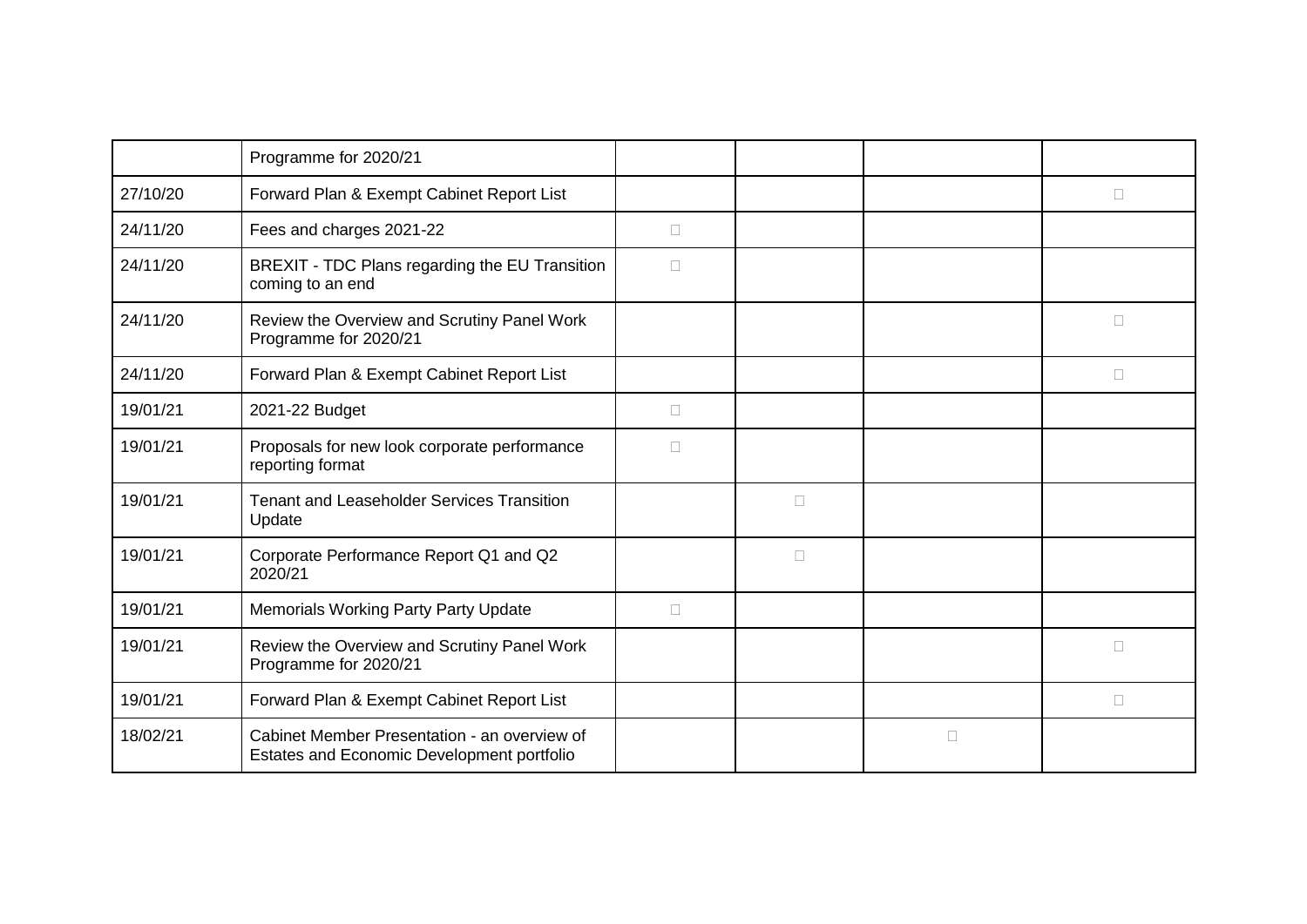|          | areas                                                                                                                                          |        |        |        |
|----------|------------------------------------------------------------------------------------------------------------------------------------------------|--------|--------|--------|
| 18/02/21 | Foreshore and Coastal Public Spaces Protection<br>Order (PSPO)                                                                                 | $\Box$ |        |        |
| 18/02/21 | Dog Public Spaces Protection Order<br>Amendments (PSPO)                                                                                        | $\Box$ |        |        |
| 18/02/21 | Street Scene Review - Abandoned vehicles -<br>how can TDC speed up time taken to clear<br>abandoned vehicles?                                  | $\Box$ |        |        |
| 18/02/21 | Planning Enforcement Review - Why is the<br>planning enforcement process seemingly so slow<br>in Thanet and how can it be made more efficient? | $\Box$ |        |        |
| 18/02/21 | Crime Stats in Thanet - Kent Police Presentation                                                                                               |        | $\Box$ |        |
| 18/02/21 | Review OSP Work Programme 2020/21                                                                                                              |        |        | $\Box$ |
| 18/02/21 | Forward Plan & Exempt Cabinet Report List                                                                                                      |        |        | П      |
| 20/04/21 | Domestic Violence in Thanet - How Kent Police<br>are addressing the Issue                                                                      |        | $\Box$ |        |
| 20/04/21 | <b>Memorials Working Party Update</b>                                                                                                          | $\Box$ |        |        |
| 20/04/21 | <b>Planning Enforcement Review</b>                                                                                                             | $\Box$ |        |        |
| 20/04/21 | The Impact of Covid-19 on businesses and<br>communities in Thanet                                                                              |        | $\Box$ |        |
| 20/04/21 | Review OSP Work Programme 2020/21                                                                                                              |        |        | П      |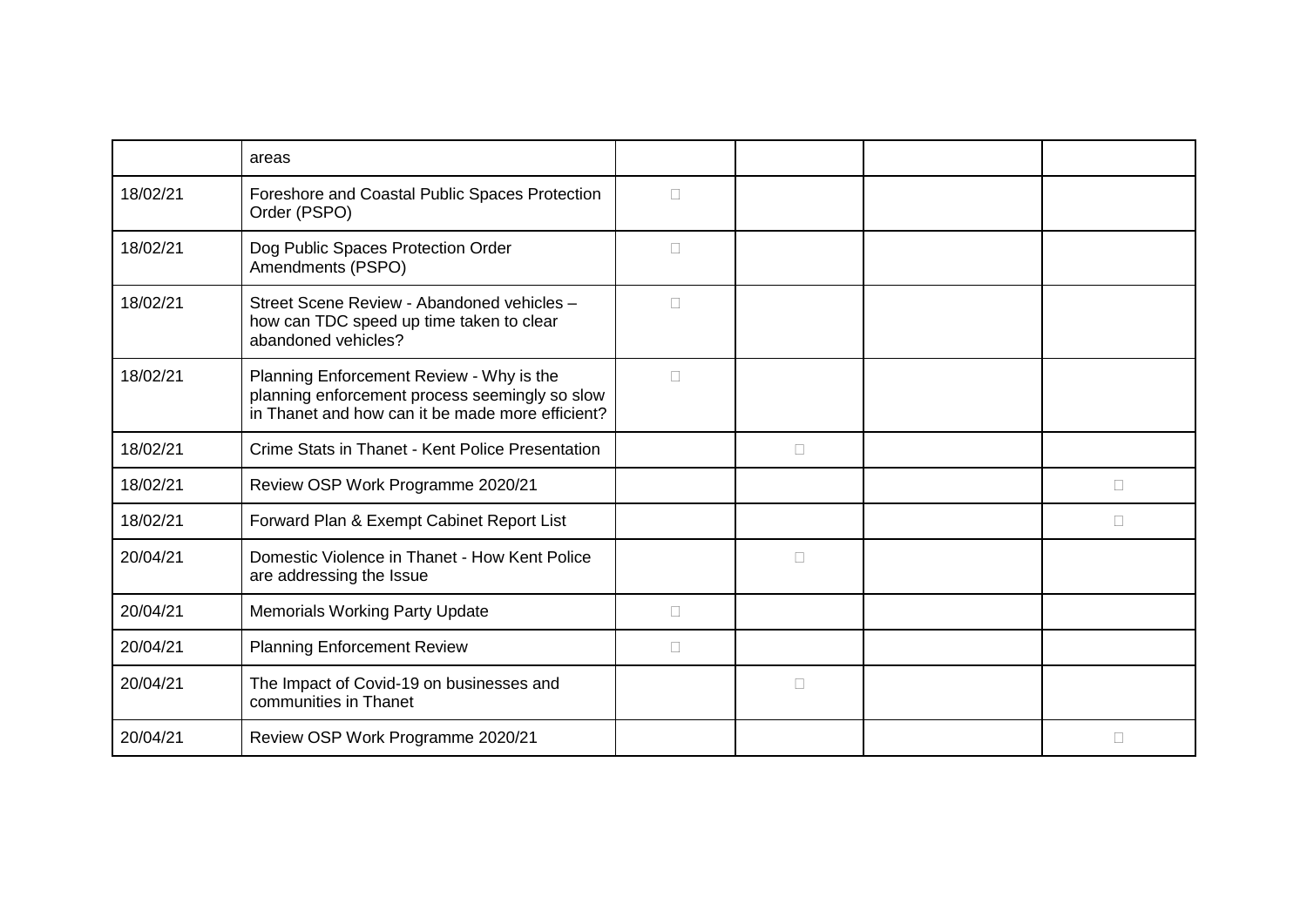| 20/04/21 | <b>Forward Plan</b>                                                                                                          |        |        | П      |
|----------|------------------------------------------------------------------------------------------------------------------------------|--------|--------|--------|
| 25/05/21 | Call-In of Cabinet Decision: The Future of East<br>Kent HR (EKHR)                                                            |        | $\Box$ |        |
| 25/05/21 | Review of the Council's Community response to<br>the pandemic: The Community Hub and<br>engagement with the voluntary sector |        | $\Box$ |        |
| 25/05/21 | Decarbonisation of the Kent Innovation Centre                                                                                | П      |        |        |
| 25/05/21 | Tenant and Leaseholder Services - Quarter 4<br>performance report                                                            |        | $\Box$ |        |
| 25/05/21 | Establishing the OSP Work Programme for<br>2021/22                                                                           |        |        | П      |
| 25/05/21 | Forward Plan                                                                                                                 |        |        | $\Box$ |
| 08/07/21 | Proposed Disposal of 18 Albert Street: Call-In of<br><b>Cabinet Decision</b>                                                 |        | $\Box$ |        |
| 20/07/21 | Planning Enforcement Review - Report back by<br>the Planning Enforcement Working Party                                       | П      |        |        |
| 20/07/21 | Review OSP Work Programme 2021/22                                                                                            |        |        | П      |
| 20/07/21 | Forward Plan                                                                                                                 |        |        | □      |
| 26/08/21 | Statement of Community Involvement - Results<br>of Public Consultation and Adoption                                          | $\Box$ |        |        |
| 26/08/21 | Review OSP Work Programme 2021/22                                                                                            |        |        | П      |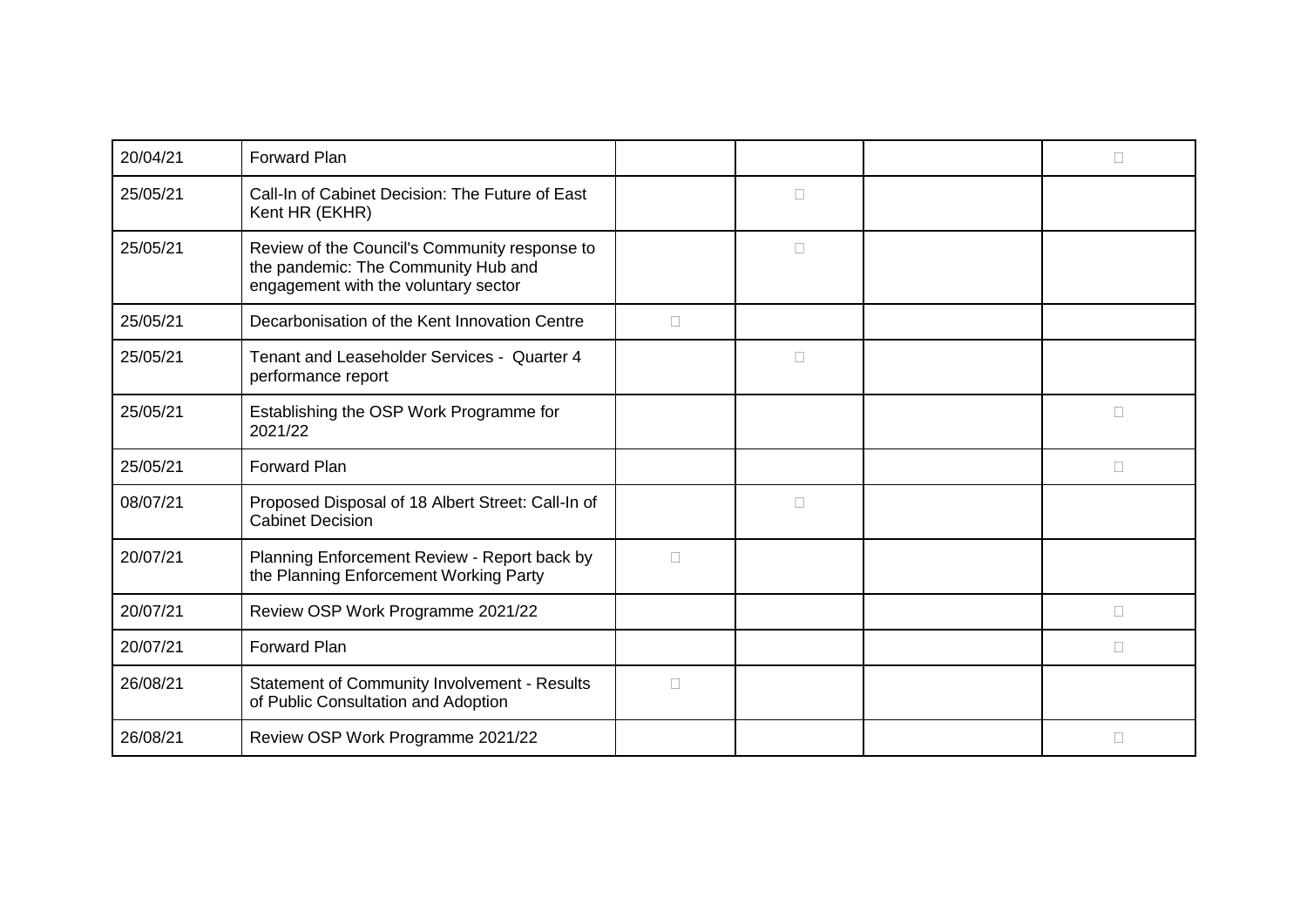| 26/08/21 | Forward Plan                                                                                                                 |        |        |        | П |
|----------|------------------------------------------------------------------------------------------------------------------------------|--------|--------|--------|---|
| 26/10/21 | Cabinet Member Presentation - A vision for the<br>council presentation by the Leader of council                              |        |        | $\Box$ |   |
| 26/10/21 | Event Policy and Suitability of Events Documents                                                                             | $\Box$ |        |        |   |
| 26/10/21 | Review OSP Work Programme 2021/22                                                                                            |        |        |        | П |
| 26/10/21 | Forward Plan                                                                                                                 |        |        |        | П |
| 23/11/21 | <b>Cabinet Member Presentation - Community</b><br>Safety and Youth Engagement                                                |        |        | $\Box$ |   |
| 23/11/21 | TLS KPI Q1 & Q2 - Housing Performance<br>report                                                                              |        | $\Box$ |        |   |
| 23/11/21 | Increase provision of Housing Response<br>Officers at the tower blocks                                                       | П      |        |        |   |
| 23/11/21 | Fees and Charges 2022-23                                                                                                     | $\Box$ |        |        |   |
| 23/11/21 | Review OSP Work Programme 2021/22                                                                                            |        |        |        | П |
| 23/11/21 | <b>Forward Plan</b>                                                                                                          |        |        |        | П |
| 18/01/22 | Kent Police Presentation - Modern Slavery in<br>Thanet<br><b>Cabinet Member Presentation - The Council</b><br>Budget 2022/23 |        |        |        |   |
|          |                                                                                                                              | $\Box$ |        | $\Box$ |   |
| 18/01/22 | HRA Budget 2022-23                                                                                                           | П      |        |        |   |